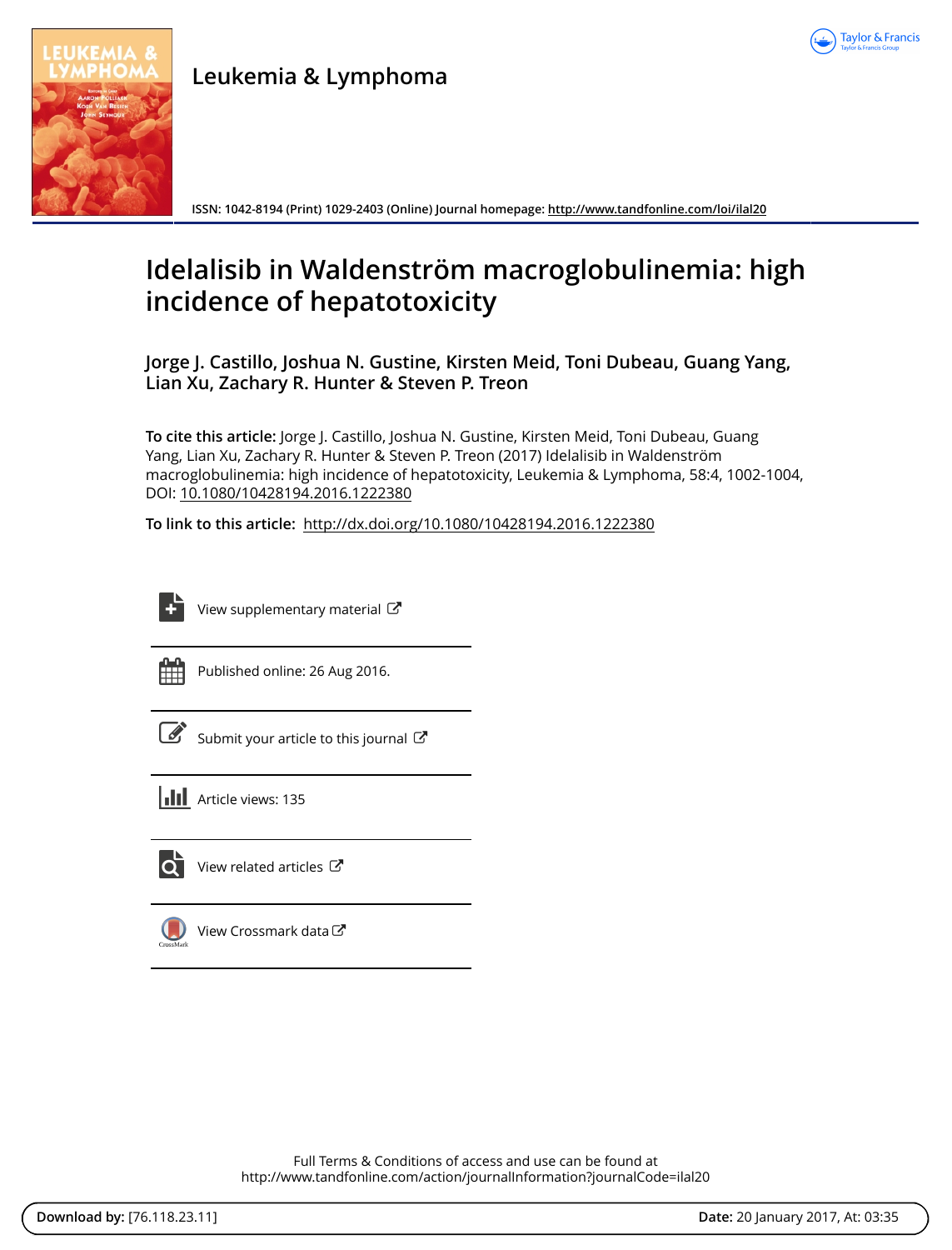## <span id="page-1-0"></span>LETTER TO THE EDITOR



## Idelalisib in Waldenström macroglobulinemia: high incidence of hepatotoxicity

Jorge J. Castillo **D**, Joshua N. Gustine, Kirsten Meid, Toni Dubeau, Guang Yang, Lian Xu, Zachary R. Hunter and Steven P. Treon

Bing Center for Waldenström Macroglobulinemia, Dana-Farber Cancer Institute, Harvard Medical School, Boston, MA, USA

ARTICLE HISTORY Received 12 July 2016; revised 26 July 2016; accepted 3 August 2016

Waldenström macroglobulinemia (WM) is a rare B-cell lymphoma characterized by the accumulation of IgMsecreting lymphoplasmacytic cells.[[1\]](#page-2-0) Despite therapeutic advances, WM remains incurable, and novel treatment options are needed. Over 90% of patients with WM carry the MYD88 L265P gene mutation, which promotes the survival of WM cells through activation of the Bruton tyrosine kinase (BTK) pathway.[\[2](#page-2-0)] In a phase II study evaluating the BTK inhibitor ibrutinib in 63 patients with relapsed and/or refractory disease, an overall response rate (ORR) of 90% with acceptable toxicity was observed.[\[3](#page-2-0)] These results prompted the approval of ibrutinib by the United States Food and Drug Administration for use in patients with symptomatic WM.

MYD88 L265P also promotes activation of the phosphatidylinositol-3-kinase (PI3K) pathway and exposure to the PI3K-delta inhibitor idelalisib induced robust killing in MYD88-mutated WM cells.[\[4](#page-2-0)] In a prior phase 2 study, 80% ORR was reported in 10 patients with WM, refractory to anti-CD20 and alkylating agents, treated with idelalisib 150 mg twice daily.[\[5](#page-2-0)] In addition, a phase 1 study including nine relapsed/refractory WM patients treated with idelalisib reported 56% ORR.<sup>[\[6](#page-2-0)]</sup> Given these results, we initiated a prospective investigator-initiated phase 2 study to evaluate the safety and efficacy of idelalisib in patients with relapsed and/or refractory symptomatic WM (CinicalTrials.Gov identifier NCT02439138).

The study was activated on 10 September 2015. All patients provided written informed consent after approval of the study by the Institutional Review Board at the Dana-Farber Cancer Institute. Gilead Sciences provided research funding and study drug. The primary objective was to determine response rates to idelalisib as defined by the 6th International Workshop in WM.[\[7](#page-2-0)] Serum IgM level, complete blood count, blood chemistries, liver function tests, bone marrow biopsy, and computed tomography (CT) scans were obtained at the beginning of the study. Eligibility criteria included a clinicopathological diagnosis of WM,[[8\]](#page-2-0) need for treatment according to guidelines,[\[9](#page-3-0)] at least one prior line of therapy, platelet count  $\geq$ 50,000/mm<sup>3</sup>, neutrophil count  $\geq$ 1000/mm<sup>3</sup>, creatinine level  $\leq$ 2 mg/dl, total bilirubin level  $\leq$ 1.5 mg/dl, aspartate and alanine aminotransferase levels 2.5 times the upper limit of normal, ECOG performance status of 2 or lower, and no active HIV, hepatitis B or C infection. The treatment regimen consisted of idelalisib at 150 mg PO twice daily until disease progression or unacceptable toxicity. An allele-specific PCR assay was used to detect the MYD88 L265P mutation. CXCR4 mutational status was determined by Sanger sequencing. A one-stage design was used with alpha level at 0.05 and beta level at 0.20. This assumed a null ORR of 40% and a successful ORR of 70%. Our accrual goal was 30 patients.

Five patients were enrolled in the study and received therapy. The median age at study entry was 66 years (range 57–80 years). Two patients met criteria for treatment due to anemia, one due to constitutional symptoms, one due to hyperviscosity, and one for evidence of renal involvement by lymphoplasmacytic lymphoma. The median number of prior therapies was 4 (range 3–9). All the patients were previously exposed to rituximab and bortezomib, four to alkylating agents, two to nucleoside analogs, and one to ibrutinib. The median bone marrow involvement was 40% (range 20–80%), the median IgM level was 4512 mg/dl (range 3970–6190 mg/dl), and the median hemoglobin level was 11 g/dl (range 7.7–12.4 g/dl). According to the International Prognostic Scoring System for WM, three patients were intermediate, one was low and one was high risk. The MYD88 L265P gene mutation was identified in all patients and CXCR4 mutations in two.

Four patients were evaluable for response and exhibited stable disease on idelalisib. Patient 1 had previously progressed on ibrutinib therapy, and was not evaluable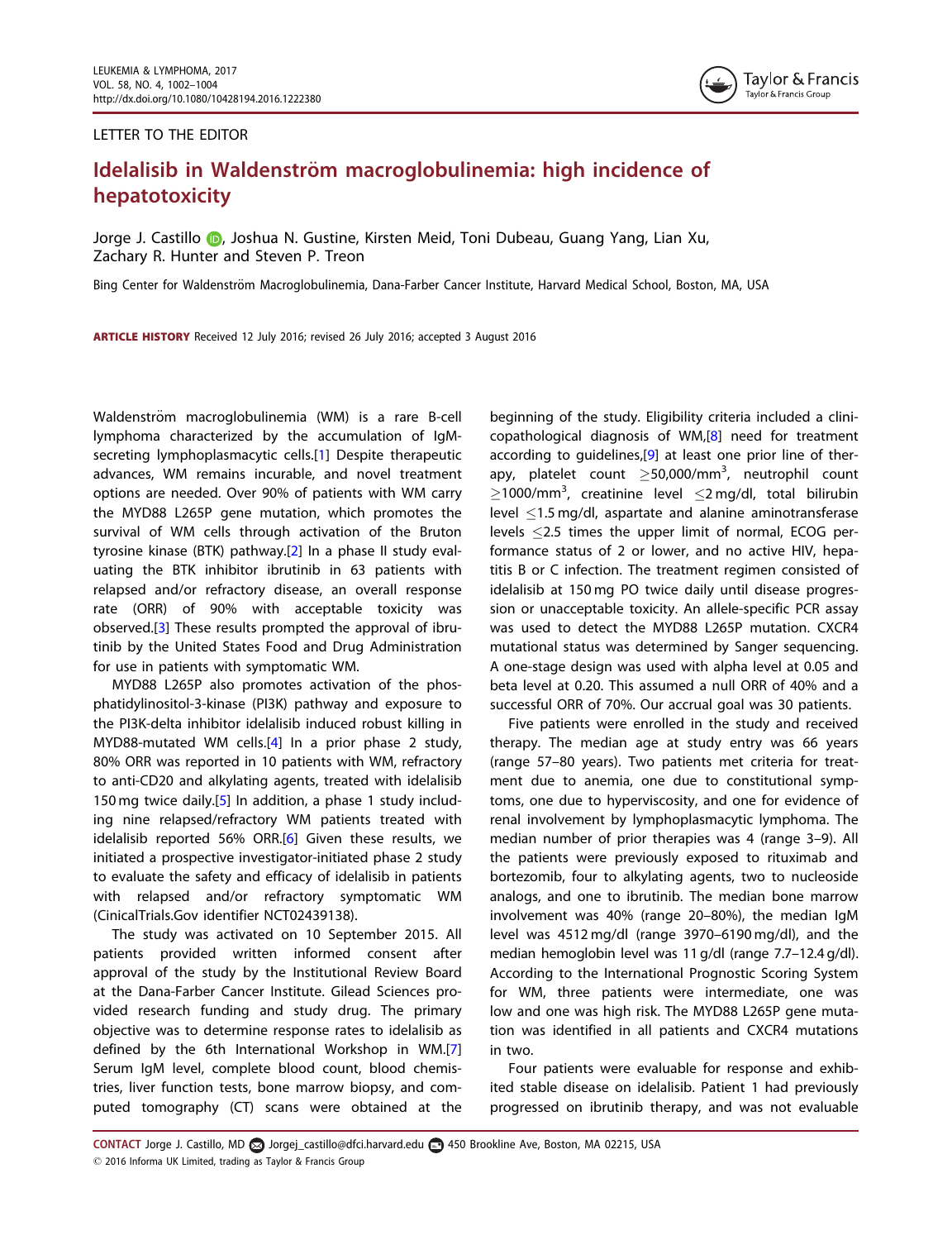<span id="page-2-0"></span>for response since he died of progressive disease three weeks after initiation of idelalisib. Patient 2 experienced grade 4 ALT elevation at day 32 of therapy. Idelalisib was held for 19 days until ALT elevation was grade 1. The patient then received idelalisib 100 mg PO twice daily and developed grade 3 ALT elevation 28 days later. Idelalisib was reinitiated six days later, when ALT elevation was grade 1, at 150 mg PO once daily. Idelalisib was continued until day 84 when patient decided to stop therapy; ALT elevation was grade 1. Patient 3 experienced grade 3 ALT elevation at day 29. Idelalisib was held for 10 days then restarted at 150 mg PO twice daily. Within three days of idelalisib reinitiation, the patient experienced grade 4 ALT elevation and therapy was discontinued; 11 days later ALT elevation was at grade 1. Patient 4 experienced grade 3 ALT elevation at day 29. The patient then decided to stop idelalisib. It took 22 days for ALT to decrease to grade 1. Patient 5 did not experience ALT elevation at day 28. Bilirubin levels were normal during idelalisib therapy in all patients. On 11 March 2016, Gilead Sciences stopped six prospective studies with idelalisib combinations in patients with hematologic malignancies due to an increased mortality rate associated with CMV reactivation and Pneumocystis jiroveci pneumonia. When patients 2 and 5 were receiving active therapy, both patients decided to stop idelalisib. All surviving patients were tested for CMV viral load without evidence of active infection. The study was permanently closed on 23 March 2016.

Herein, we present our experience on the use of idelalisib in previously treated patients with WM. Our study was not successful; however, it provides an opportunity to advance the therapeutic field by avoiding exposure to an agent with high toxicity rates. In a previous study, ALT elevation of any grade was seen in 47% of patients, of which 13% were grade 3 or higher, and prompted the discontinuation of therapy in 4%.[5] Similar rates of ALT elevation were also observed in a phase 1 study.[6] Among the 19 WM patients with previously reported idelalisib exposure, six (32%) experienced grade 3 or higher ALT elevation, prompting treatment discontinuation in one patient (5%). In our study, grade 3 or higher ALT elevation was observed in three out of four (75%) evaluable patients within a median 29 days of idelalisib exposure. Despite our limited experience, we report higher rates of ALT elevation in patients with WM than previously reported. A recent study evaluated 24 patients with chronic lymphocytic leukemia who received idelalisib as frontline treatment.[\[10\]](#page-3-0) In this study, approximately 80% and 50% of patients exposed to idelalisib experienced grade 1 or higher and grade 3 or higher transaminitis, respectively. With a median time to transaminitis of 28 days, younger patients were at a higher risk of developing this complication. Hepatotoxicity associated with idelalisib appears immune-mediated as liver biopsy in some of these cases showed a lymphocytic infiltrate with high serum levels of CCL3 and CCL4. In contrast with the study mentioned above, our patients were heavily pretreated with a median age of 66 years. Nevertheless, management of patients treated with idelalisib who experience transaminitis may include drug interruptions and/or dose reductions, and ultimately permanent discontinuation, if warranted.[\[11\]](#page-3-0)

Although we were not mandated to stop our study, we felt accrual would be affected. It was our final decision to close the study to further accrual. It is possible, however, that a subset of patients with WM could benefit from idelalisib therapy as patient 5 did not experience ALT elevation and had a 16% reduction on IgM levels by day 28 of therapy, when idelalisib was stopped. Further development of idelalisib in WM would have to be considered in the context of clinical trials in which different dosage regimens could be evaluated.

Potential conflict of interest: Disclosure forms provided by the authors are available with the full text of this article online [http://dx.doi.org/10.1080/10428194.](http://dx.doi.org/10.1080/10428194.2016.1222380) [2016.1222380](http://dx.doi.org/10.1080/10428194.2016.1222380).

## Funding

Gilead, 10.13039/100005564 [IN-US-313-1609].

### **ORCID**

Jorge J. Castillo **b** http://orcid.org/0000-0001-9490-7532

## References

- [\[1\] S](#page-1-0)werdlow SH, Berger F, Pileri SA, et al. Lymphoplasmacytic lymphoma. In: Swerdlow SH, Campo E, Harris NL, et al., editors. WHO classification of tumors of hematopoietic and lymphoid tissues. Lyon, France: IARC; 2008. p. 194–195.
- [\[2\] Y](#page-1-0)ang G, Zhou Y, Liu X, et al. A mutation in MYD88 (L265P) supports the survival of lymphoplasmacytic cells by activation of Bruton tyrosine kinase in Waldenström macroglobulinemia. Blood. 2013;122:1222–1232.
- [\[3\] T](#page-1-0)reon SP, Xu L, Hunter Z. MYD88 mutations and response to ibrutinib in Waldenström's macroglobulinemia. N Engl J Med. 2015;373:584–586.
- [\[4\] Y](#page-1-0)ang G, Liu X, Zhou Y, et al. PI3K/AKT pathway is activated by MYD88 L265P and use of PI3K-delta inhibitors induces robust tumor cell killing in Waldenström's macroglobulinemia. Blood. 2013;122:4255.
- [\[5\] G](#page-1-0)opal AK, Kahl BS, de Vos S, et al. PI3Kdelta inhibition by idelalisib in patients with relapsed indolent lymphoma. N Engl J Med. 2014;370:1008–1018.
- [\[6\] F](#page-1-0)linn IW, Kahl BS, Furman RR, et al. Idelalisib, a selective inhibitor of phosphatidylinositol 3-kinase- $\delta$ , as therapy for previously treated indolent non-Hodgkin lymphoma. Blood. 2014;123:3406–3413.
- [\[7\] O](#page-1-0)wen RG, Kyle RA, Stone MJ, et al. Response assessment in Waldenström macroglobulinaemia: update from the VIth International Workshop. Br J Haematol. 2013;160:171–176.
- [\[8\] O](#page-1-0)wen RG, Treon SP, Al-Katib A, et al. Clinicopathological definition of Waldenström's macroglobulinemia: consensus panel recommendations from the Second International Workshop